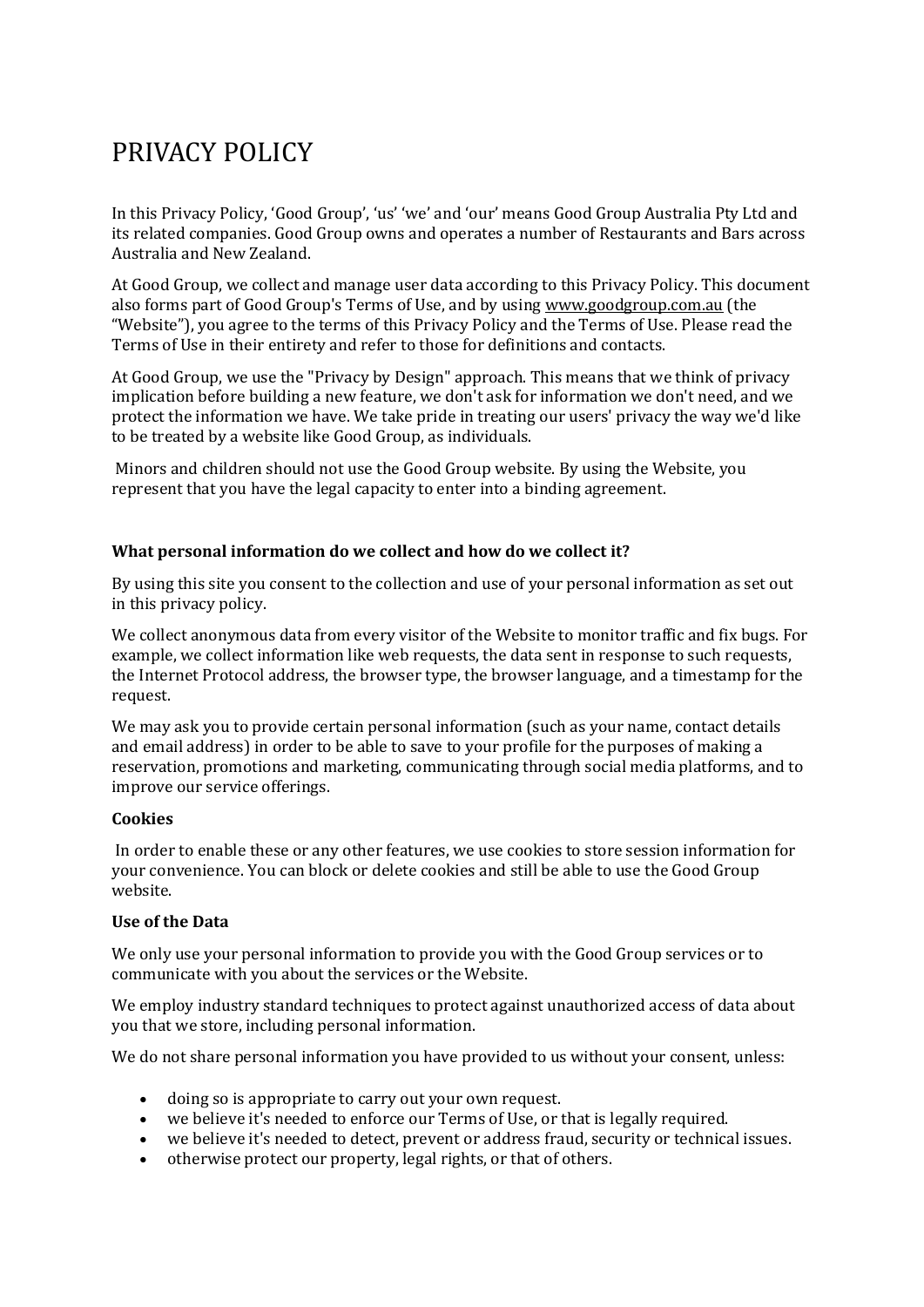Good Group is operated from New Zealand and Australia. If you are visiting the Website from outside of these two countries, you agree to any processing of any personal information you provide us according to this policy.

Good Group may contact you, by email or other means. For example, Good Group may send you promotional emails relating to Good Group or other third parties if Good Group feels you would be interested in, or communicate with you about your use of the Good Group website. Good Group may also use technology to alert us via a confirmation email when you open an email from us. You can modify your email notification preferences by clicking the appropriate link included in the footer of email notifications. If you do not want to receive email from Good Group, please opt out of receiving emails at the bottom of any Good Group emails or by editing your profile preferences.

## **Sharing of Data**

We don't share your personal information with third parties. Only aggregated, anonymized data is periodically transmitted to external services to help us improve the Good Group Website and service.

We also use social buttons provided by services like Twitter, Google+, LinkedIn and Facebook. Your use of these third-party services is entirely optional. We are not responsible for the privacy policies and/or practices of these third-party services, and you are responsible for reading and understanding those third-party services' privacy policies.

We employ and contract with people and other entities that perform certain tasks on our behalf and who are under our control (our "Agents"). We may need to share personal information with our Agents in order to provide products or services to you. Unless we tell you differently, our Agents do not have any right to use Personal Information or other information we share with them beyond what is necessary to assist us. You hereby consent to our sharing of Personal Information with our Agents.

We may choose to buy or sell assets. In these types of transactions, user information is typically one of the transferred business assets. Moreover, if we, or substantially all of our assets, were acquired, or if we go out of business or enter bankruptcy, user information would be one of the assets that is transferred or acquired by a third party. You acknowledge that such transfers may occur, and that any acquirer of us or our assets may continue to use your personal information as set forth in this policy.

#### **Accessing and correcting your personal information**

Upon request we will provide you with or correct the information we hold about you. To access your personal information please contact [privacy@goodgroup.com.au](mailto:privacy@goodgroup.com.au)

#### **Video surveillance**

You may be subject to CCTV surveillance in our venues for the purposes of ensuring the safety of our patrons and staff, to provide a record in the event of a dispute or to improve customer service. These records are retained for a period of 28 days unless required by law. By entering you agree to the terms of our privacy policy.

# **Changes to the Privacy Policy**

We may revise this Privacy policy from time to time to reflect any changes in the law or the operation of our business. We recommend you review the policy on a regular basis to ensure you are updated on any changes. A user is bound by any changes to the Privacy Policy when he or she uses the Services after such changes have been first posted This policy was last reviewed on the 1 May 2021.How to Contact us